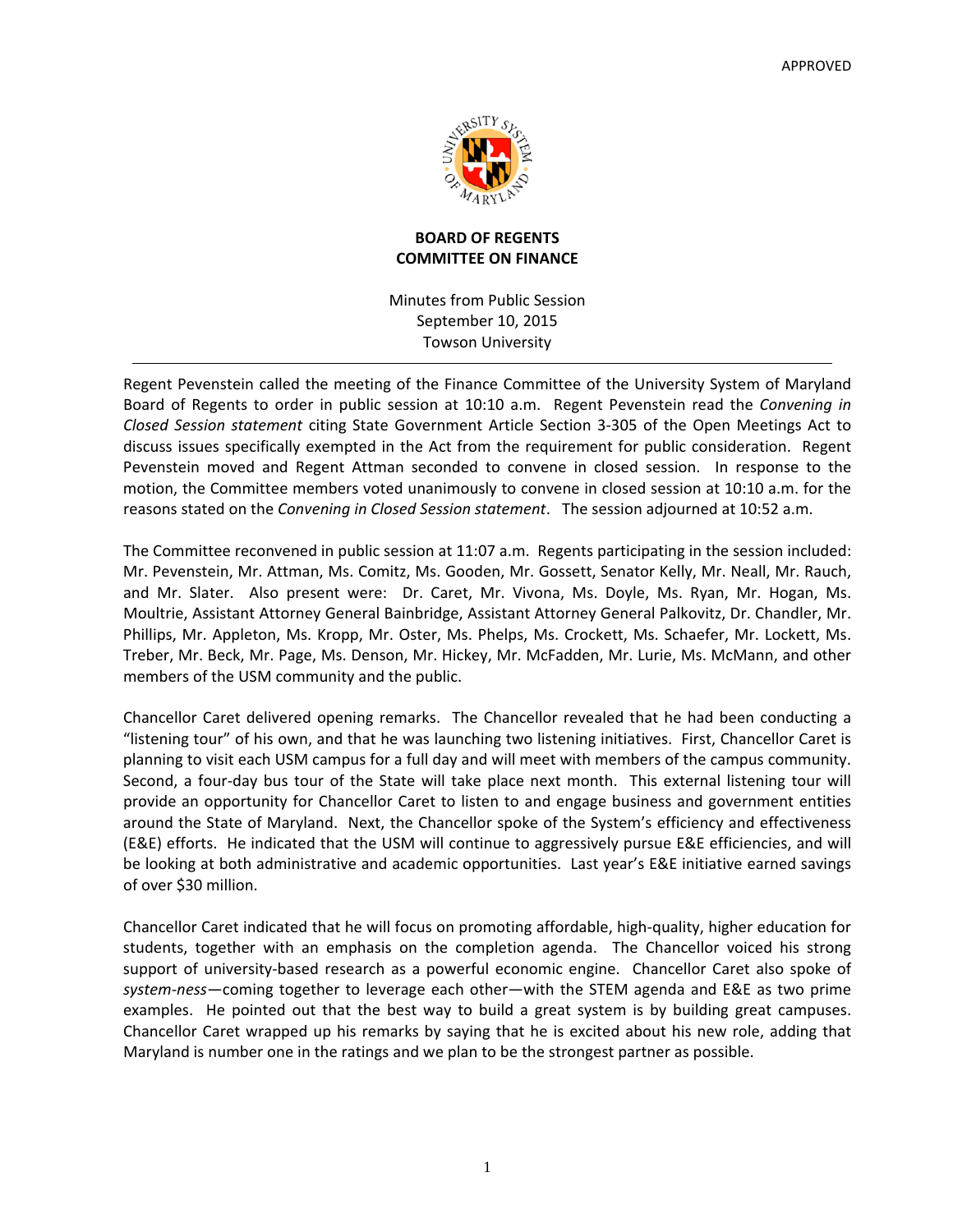### 1. Towson University Facilities Master Plan Update (presentation and information)

Interim president Tim Chandler gave a presentation that focused on Towson University's efforts to involve a wide group of stakeholders, both from within the University and in the surrounding communities. Based on what they heard during those sessions, the University created a development plan for the campus that builds on three existing zones: an academic core, a housing and student living complex, and athletics. Student movement between these zones will be made easier with a series of major pedestrian corridors and bridges like the one that currently links housing and academics. Dr. Chandler reviewed the goals of the master plan: support and advance the mission of the institution, confirm campus capacity, update the plan, and promote community engagement and communication. On this last point, Dr. Chandler offered that the University held sixty meetings—including five public forums. Twenty of the meetings were held with groups external to the campus.

In an effort to support projected enrollment growth, the plan calls for an additional 2,300 beds and 1,700 parking spaces. The campus is currently constructing residences for 700 more beds in its West Village. Dr. Chandler also addressed the importance of place‐making—essentially, providing outdoor spaces for students to gather together. Outdoor spaces function as living rooms for today's students and these areas are important to create and build a sense of community among the student body.

Major CIP projects in the plan include a science building, health professions and enrollment services facilities, and the renovation of Smith Hall. Union renovation/addition, construction of student housing, improvement of athletic fields and facilities, and the expansion of the Union Garage are among the highlights in the SFCP project list.

In closing, Dr. Chandler thanked the regents for their continuing support of Towson University.

# 2. Resolution on Reimbursement of System Cash Balances Spent on Revenue Bond‐Authorized Projects (action)

Regent Pevenstein explained that each year the System authorizes approximately \$115 million in capital projects to be funded from revenue bond proceeds. The debt issuances are usually sized to generate about one year's worth of bond proceeds. He pointed out that sometimes the proceeds from the current issue will be depleted before proceeds from the next bond issue become available. Due to this timing difference, the System must spend its cash in the interim to keep the projects on track. This resolution will permit the System to reimburse itself for the cash outlays.

**The Committee on Finance recommended that the Board of Regents approve the proposed resolution to enable the spending of System cash balances on revenue bond‐authorized projects to be reimbursed from the proceeds of the next bond issue.**

(Regent Gooden moved recommendation, seconded by Regent Attman, unanimously approved)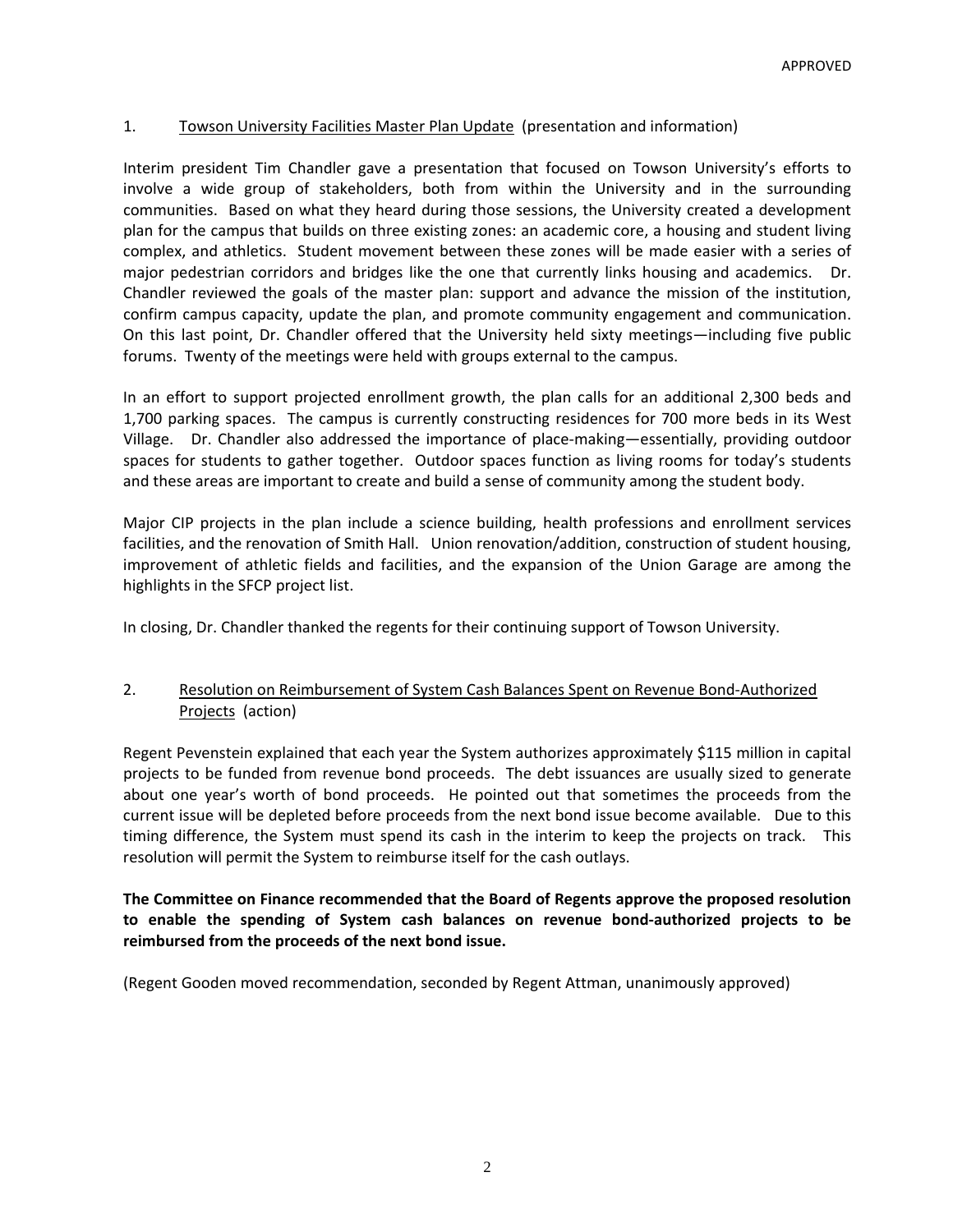### 3. University of Maryland Eastern Shore: Leasing Off Campus Housing-Amendment to Prior Board of Regents Approval to Lease Off‐Campus Housing at Talons Square (action)

Regent Pevenstein reminded everyone that UMES received approval from the Board of Regents in June to lease 403 beds for student housing in two separate off‐campus apartments. UMES is now seeking the Board's approval to add 26 beds to the Talons Square lease. He added that student enrollment has gone well and there is the need for the additional housing.

**The Finance Committee recommended that the Board of Regents approve for the University of Maryland Eastern Shore to amend the Talons Square off‐campus student housing lease; and, authorize the Chancellor to execute, after appropriate legal review, all documentation required consistent with the University System of Maryland Policy, "Acquisition and Disposition of Real Property."** 

(Regent Gooden moved recommendation, seconded by Regent Gossett, unanimously approved)

# 4. Salisbury University: Property Transfer from Salisbury University Foundation (Gift to Salisbury University Foundation from Plaza Gallery, LLC) to Salisbury University (action)

Mr. Pevenstein summarized the item. The University is requesting approval to acquire properties via a gift from its Foundation. The properties are currently owned by Plaza Gallery, LLC and are expected to be gifted to the Foundation prior to the end of the year. The University and Foundation have an MOU, which includes a condition that the University must permit the Art Institute and Gallery to occupy its current space rent‐free. Mr. Vivona explained that when an opportunity arises, campus foundations are able to act quickly. In this case, the Board was informed of the potential gift to the Foundation about a month ago. In response to a question from Regent Gossett, Ms. Crockett (VP of Salisbury) indicated that the University was in the process of performing necessary due diligence on the property. She added that the environmental work had been clear and that all required due diligence would be complete prior to the acceptance and transfer of the gift.

**The Finance Committee recommended that the Board of Regents approve for Salisbury University, the transfer by gift, of property located at 208, 210, and 212 West Main Street, Salisbury, Maryland from the Salisbury University Foundation as described; and, authorize the Chancellor to execute, after appropriate legal review, all documentation required consistent with the University System of Maryland Policy, "Acquisition and Disposition of Real Property."** 

(Regent Slater moved recommendation, seconded by Regent Attman, unanimously approved)

# 5. **Frostburg State University: Second Amendment to Ground Lease with Allegany County to Adjust** Property Boundaries for the Allegany Business Park (action)

Mr. Vivona stated that the University is requesting approval to make several technical property boundary changes and create a "no‐build" zone in the Business Park. These adjustments are necessary and will require an amendment to the ground lease between the University and Allegany County.